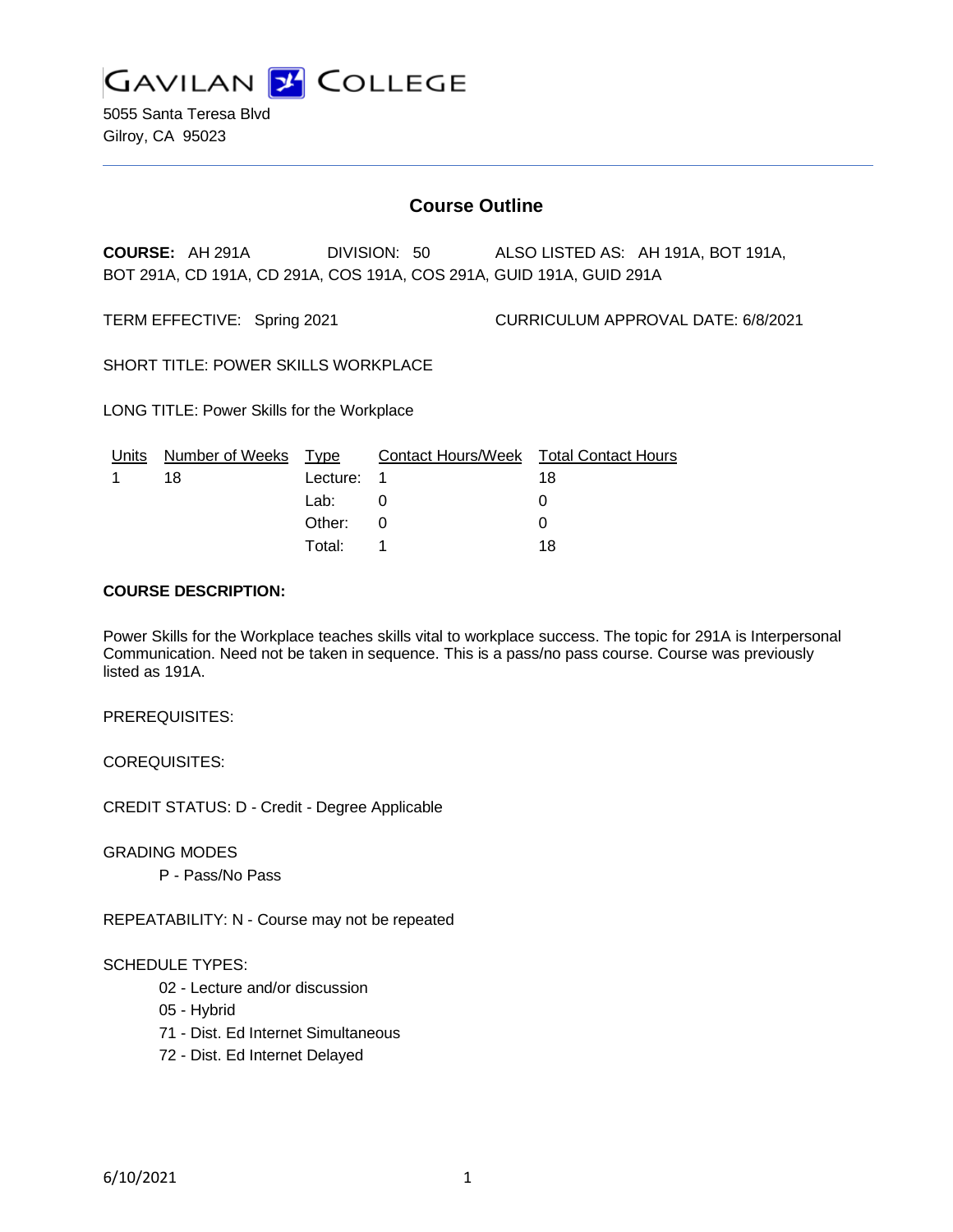# **STUDENT LEARNING OUTCOMES:**

By the end of this course, a student should:

1. Compare and contrast three different styles of interpersonal communication.

2. Examine listening skills, including listing three methods of active listening and four roadblocks to good listening.

# **CONTENT, STUDENT PERFORMANCE OBJECTIVES, OUT-OF-CLASS ASSIGNMENTS**

Curriculum Approval Date: 6/8/2021

# 3 HOURS

Content: Introduction to Interpersonal Communication. Identify the four basic personality types. Identifying your personality style.

Student Performance Objectives: Identify the four basic personality types. Identify their primary and secondary personality style. List personality styles useful in particular professions.

### 3 HOURS

Content: How to adapt to different people and styles. How to build trust with other people and other styles. Observing body language and speech in others and yourself.

Student Performance Objectives: List methods to adapt to different people and styles. List methods to build trust with other people and other styles. Interpret body language.

### 3 HOURS

Content: Starting hard conversations. Words to use and avoid. Stating your feelings. Words to use and avoid. Feelings and body language, a crucial connection. How to involve the other person.

Student Performance Objectives: List methods to start hard conversations. Identify good and bad ways to state feelings. Describe four methods to involve the other person.

### 3 HOURS

Content: Active listening introduction. Using more than your ears. Simple signals and body language in active listening. Comparing facts and feelings while listening.

Student Performance Objectives: Explain and use active listening. List ways to use body language signals for active listening. List ways to demonstrate active listening.

### 2 HOURS

Content: Methods to help active listening: signals, mirroring, and paraphrasing. Roadblocks to good listening. Handling poor listening. Using active listening to understand directions.

Student Performance Objectives: Demonstrate active listening, mirroring, and paraphrasing. List ways to avoid roadblocks to good listening. Demonstrate active listening techniques when receiving directions.

### 2 HOURS

Content: Listening blockers. Dealing with conflict. Handling insults: baseballs (minor insults) or bullets. Deflecting baseballs and bullets (serious insults). How to stay calm in conflict. Getting agreements.

Student Performance Objectives: List examples of listening blockers and how to handle conflicts. Identify and handle baseballs and bullets when listening. List ways to stay calm in conflict.

### 2 HOURS

Final exam.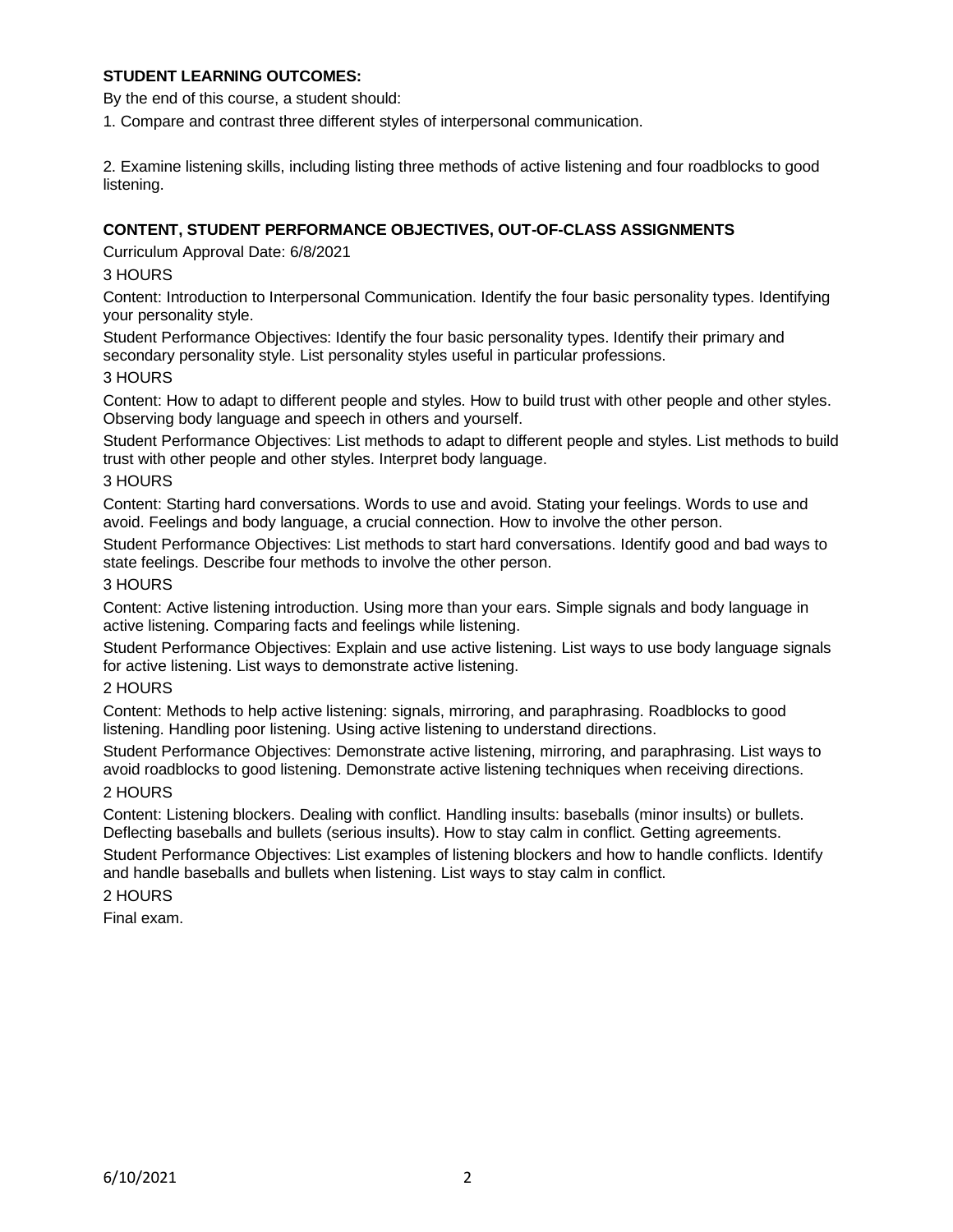#### **METHODS OF INSTRUCTION:**

Lecture, AV presentation, theoretical and skills evaluation, quizzes/exams.

#### **METHODS OF EVALUATION:**

Writing assignments

Percent of total grade: 25.00 %

Writing assignments: 20% - 40% Written homework, Reading reports, Lab reports, Other: SKILLS

Problem-solving assignments

Percent of total grade: 25.00 %

Problem-solving demonstrations: 20% - 45% Homework problems, Field work, Quizzes, Exams

Skill demonstrations

Percent of total grade: 25.00 %

Skill demonstrations: 20% - 45% Class performance, Field work, Performance exams

Objective examinations

Percent of total grade: 25.00 %

Objective examinations: 20% - 45% Multiple Choice, True/False, Matching Items, Completion

OUT OF CLASS ASSIGNMENTS:

Required Outside Hours: 6

Assignment Description: Complete reading and workbook exercise assignments. Homework: List reasons good communication is necessary for employment. Find examples of the different personality types in people you know. List professions where particular personality styles are common or useful. Identify your primary and secondary personality style.

Required Outside Hours: 6

Assignment Description: Complete reading and workbook exercise assignments. Homework: List ways to adapt to people with different personality styles. List good ways to build trust and ways that will reduce trust. List 6 signs that the other person is agreeing or disagreeing with your statement. Observe your own body language when talking to others.

Required Outside Hours: 6

Assignment Description: Complete reading and workbook exercise assignments. Homework: List five steps to starting hard conversations. List two words that will often cause trouble in hard conversations. List ways to get the other person involved in the problem.

#### Required Outside Hours: 6

Assignment Description: Complete reading and workbook exercise assignments. Homework: Identify ways to use more than your ears when doing active listening. List examples of facts, feelings, or both while listening. List ways that people show active listening.

#### Required Outside Hours: 6

Assignment Description: Complete reading and workbook exercise assignments. Homework: Provide examples of signals, mirroring, and paraphrasing for good listening. List 4 roadblocks to good listening. List 5 ways to handling poor listening. Give four examples of how active listening can clarify directions.

#### Required Outside Hours: 6

Assignment Description: Complete reading and workbook exercise assignments. Homework: Provide 4 examples of listening blockers. Provide 4 conflict situations and a way to deal with each. Give examples of four baseballs and methods to handle them. Give examples of four bullets and methods to handle them.

#### **REPRESENTATIVE TEXTBOOKS:**

Donaldson, Cindy and Farley, Dan. Communicating in the Workplace. Palo Alto, CA: Work Skills Associates,2020.

ISBN: 13: 978-0966086928

Reading Level of Text, Grade: 11th Verified by: MS Word